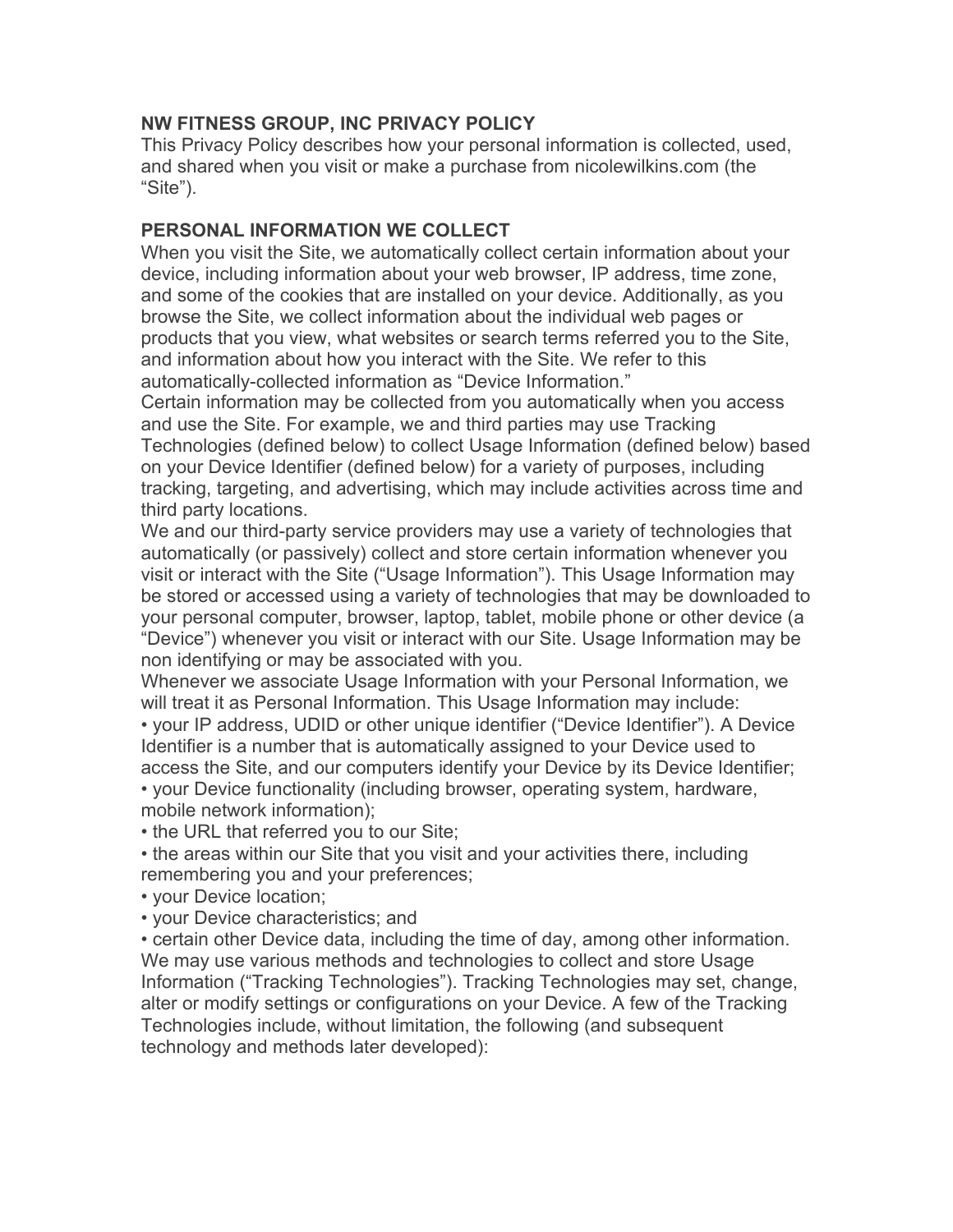# **COOKIES**

A cookie is a data file placed on a Device when it is used to visit the Site. A Flash cookie (or locally shared object) is a data file placed on a Device via the Adobe Flash plug-in that may be built-in to or downloaded by you to your Device. HTML5 cookies can be programmed through HTML5 local storage. Unlike Flash cookies, HTML5 cookies do not require a plug-in.

Regular cookies may generally be disabled or removed by tools that are available as part of most commercial browsers, and in some but not all instances can be blocked in the future by selecting certain settings. Each browser you use will need to be set separately and different browsers offer different functionality and options in this regard. Also, these tools may not be effective with regard to Flash cookies or HTML5 cookies.

For information on disabling Flash cookies, go to Adobe's web site

#### **www.adobe.com**.

Please be aware that if you disable or remove cookies, Flash cookies, or HTML5 cookies on your Device, some parts of our Site may not function properly, and that when you revisit our Site your ability to limit cookies is subject to your browser settings and limitations. Cookies help us to improve the Sites and Services, and to deliver more personalized service by enabling us to estimate audience size and usage patterns; to store information about your preferences; to speed up your searches and to recognize you when you return to the Sites or use the Services.

For more information about cookies, and how to disable cookies,

### visit **http://www.allaboutcookies.org**.

Most web browsers automatically accept cookies. If you would prefer to prevent your computer from accepting cookies, you may follow your Internet browser's steps for doing so. Please note, however, that if you do disable cookies from your browser, you may not be able to access certain sections of the Sites or the Services.

# **CONTROL YOUR COOKIE SETTINGS**

Once you have given us your agreement to the use of cookies, we will store a cookie on your computer or device to remember this for next time. If you wish to withdraw your agreement at any time, you will need to delete our cookies using your internet browser settings. You should do this through the browser settings for each browser you use. Please be aware that blocking cookies may have a negative impact on the usability of our website. However, you can allow cookies from specific websites by making them "trusted websites" in your internet browser. The following links may assist you in managing your cookies settings, or you can use the 'Help' option in your internet browser for more details:

• Internet Explorer: **https://support.microsoft.com/en-**

**gb/help/17442/windows-internet-explorer-delete-manag e-cookies**

• Microsoft Edge: **https://privacy.microsoft.com/en-us/windows-10-microsoftedge-and-privacy**

• Mozilla Firefox: **http://support.mozilla.com/en-US/kb/Cookies**

• Google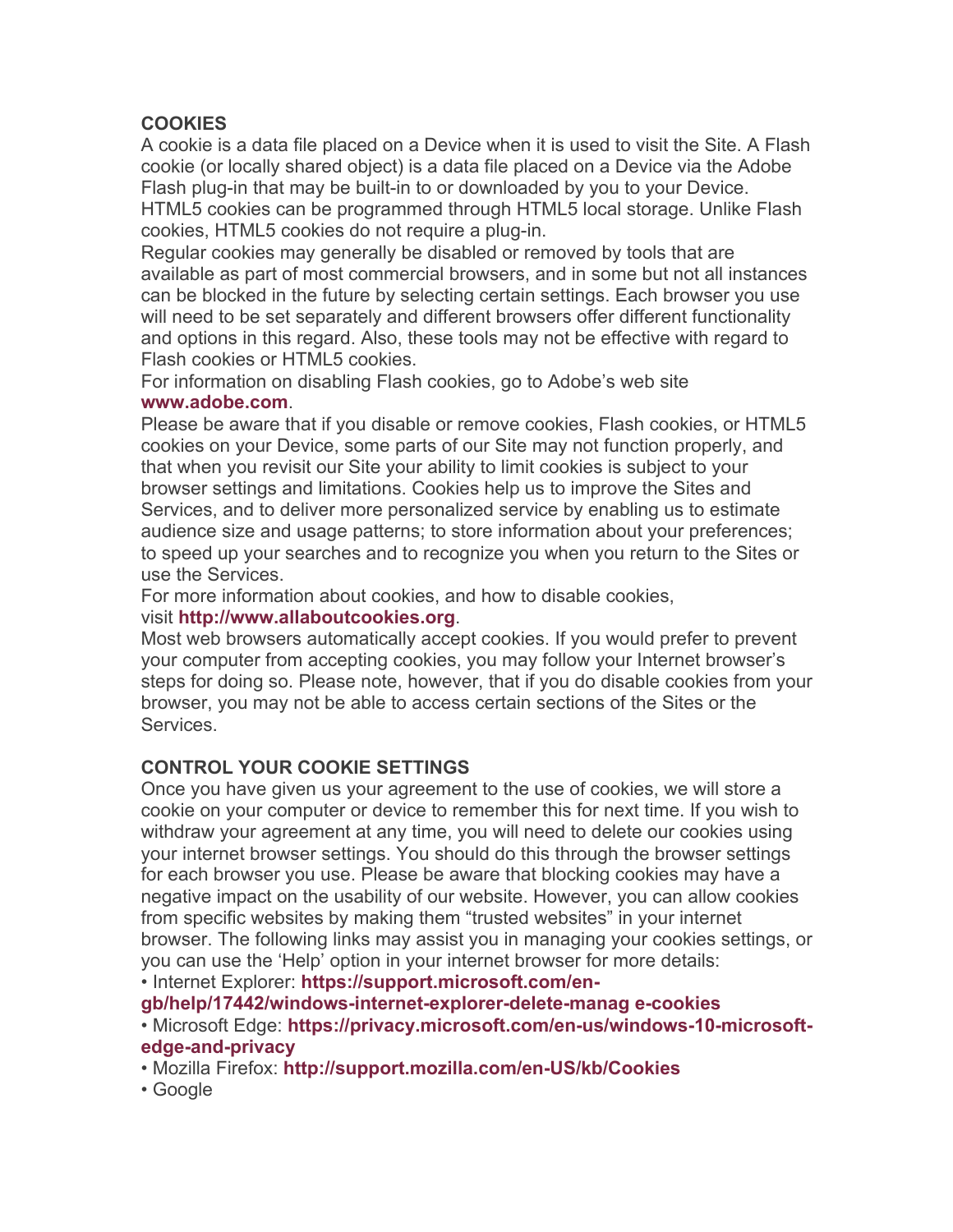### Chrome: **http://www.google.com/support/chrome/bin/answer.py?hl=en&ans wer=95647**

### • Safari: **https://support.apple.com/kb/ph19214?locale=en\_GB**

If you share the use of a computer, accepting or rejecting the use of cookies may affect all users of that computer.

### **WEB BEACONS**

Small graphic images or other web programming code called web beacons (also known as "1×1 GIFs" or "clear GIFs") may be included in our Site's pages and messages. Web beacons may be invisible to you, but any electronic image or other web programming code inserted into a page or e-mail can act as a web beacon. Web beacons or similar technologies may be used for a number of purposes, including, without limitation, to count visitors to the Site, to monitor how users navigate the Site, to count how many e-mails that were sent were actually opened or to count how many particular articles or links were actually viewed.

## **EMBEDDED SCRIPTS**

An embedded script is programming code that is designed to collect information about your interactions with the Site, such as the links you click on. The code is temporarily downloaded onto your Device from our web server or a third party service provider, is active only while you are connected to the Site, and is deactivated or deleted thereafter. Browser Fingerprinting. Collection and analysis of information from your Device, such as, without limitation, your operating system, plug-ins, system fonts and other data, for purposes of identification. We may use Tracking Technologies for a variety of purposes, including:

### **STRICTLY NECESSARY**

We may use cookies or other Tracking Technologies that we consider are strictly necessary to allow you to use and access our Site, including cookies required to prevent fraudulent activity, improve security or allow you to make use of shopping-cart functionality. Performance Related. We may use cookies or other Tracking Technologies that are useful in order to assess the performance of the Site, including as part of our analytic practices or otherwise to improve the content, products or services offered through the Site.

## **FUNCTIONALITY RELATED**

We may use cookies or other Tracking Technologies that are required to offer you enhanced functionality when accessing the Site, including identifying you when you visit our Site or keeping track of your specified preferences, including in terms of the presentation of content on our Site.

## **TARGETING RELATED**

We may use Tracking Technologies to deliver content, including ads, relevant to your interests on our Site and third party sites based on how you interact with our content and ads. This includes using Tracking Technologies to understand the usefulness to you of the content and ads that have been delivered to you. Further information on this, and your opt-out choices, is found in Section 5 below.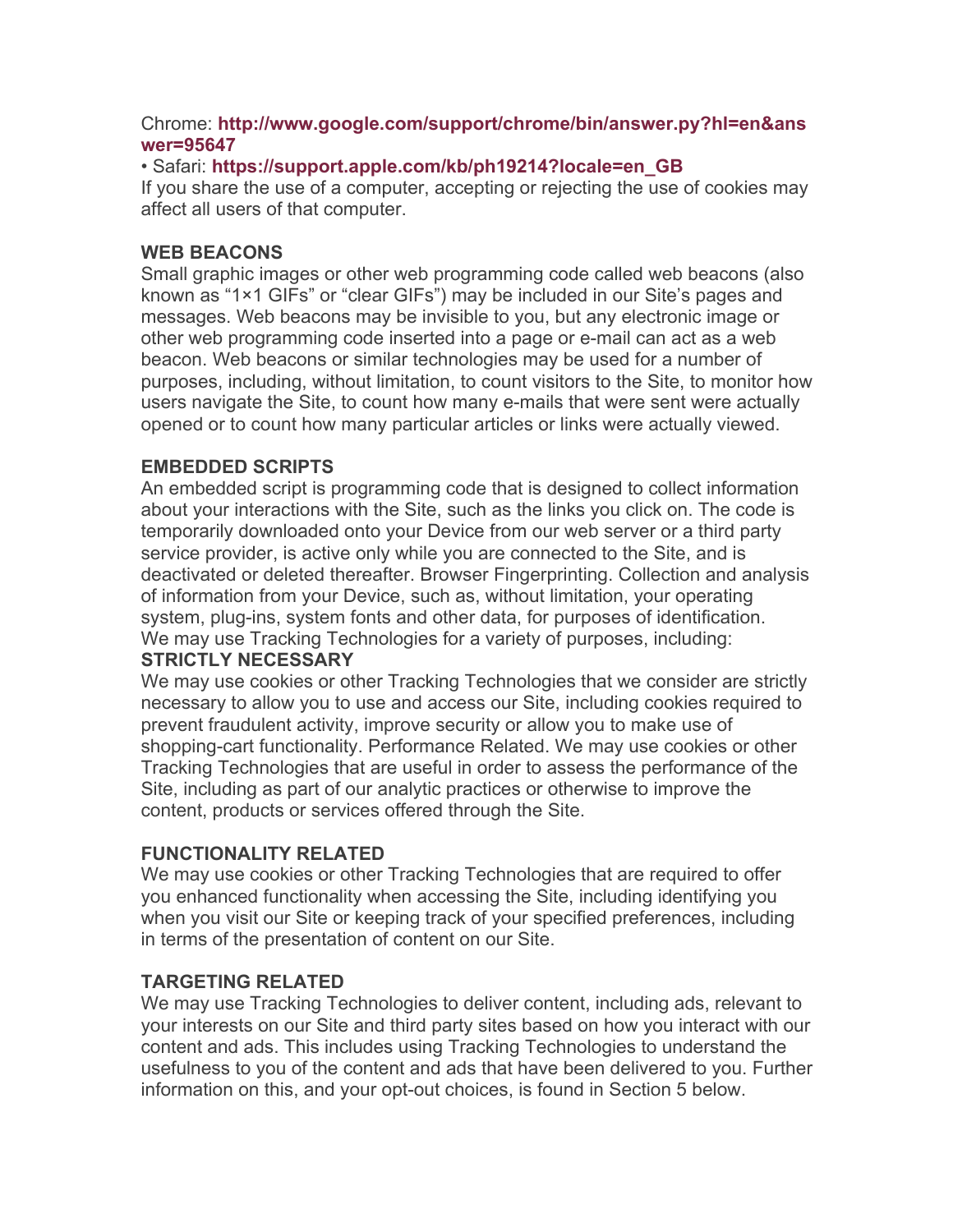#### **ADS AND INFORMATION ABOUT YOU**

We may use third parties such as network advertisers and ad exchanges to serve advertisements across the Internet and may use third party analytics service providers to evaluate and provide us and/or third parties with information about the use of these ads on third party sites and viewing of ads and of our content. Network advertisers are third parties that display advertisements, which may be based on your activities across the Internet and mobile media ("Behavioral Ads"). Behavioral Ads enable us to target advertisements to you for products and services in which we believe you might be interested. If you object to receiving Behavioral Ads from us on third party sites, you can learn more about your ability to limit Behavioral Ads below. Our third party ad network and exchange providers, the advertisers and/or traffic measurement services may themselves set and access their own technologies on your Device and track certain behavioral Usage Information via a Device Identifier. These third party technologies may be set to, among other things: (a) help deliver advertisements to you that you might be interested in; (b) prevent you from seeing the same advertisements; and (c) understand the usefulness of the advertisements that have been delivered to you. You acknowledge and agree that associated technology may access and use your Device and may set or change settings on your Device in connection with the associated operations. Note that any images (or any other parts of content) served by third parties in association with third-party ads or other content may serve as web beacons, which enable third parties to carry out the previously described activities. Statements regarding our practices do not apply to the methods for collecting information used by these third parties or the use of the information that such third parties collect. We do however work with third parties to make efforts to have you provided with information on their practices and any available opportunity to exercise choice. The relevant third party's terms of service, privacy policy, permissions, notices and choices should be reviewed regarding their collection, storage and sharing practices. We make no representations regarding the policies or practices of third party advertisers or advertising networks or exchanges or related third parties.

Some third parties may offer you certain choices regarding their practices. Further, while sites use a variety of companies to serve advertisements, you may wish to visit **http://www.networkadvertising.org/optout\_nonppii.asp**, which provides information regarding this practice by Network Advertising Initiative (" NAI") members, and your choices regarding having this information used by these companies, including the "opt-out" procedures of NAI members. Opting out of one or more NAI members only means that those NAI members no longer will be allowed under their own rules to deliver Behavioral Ads to you, but does not mean you will no longer receive any targeted content and/or ads.

Also, if your browsers are configured to reject cookies when you visit this opt-out page, or you subsequently erase your cookies, use a different Device or change web browsers, your NAI opt-out may not, or may no longer, be effective. You may also opt-out of receiving Behavioral Ads on participating sites and services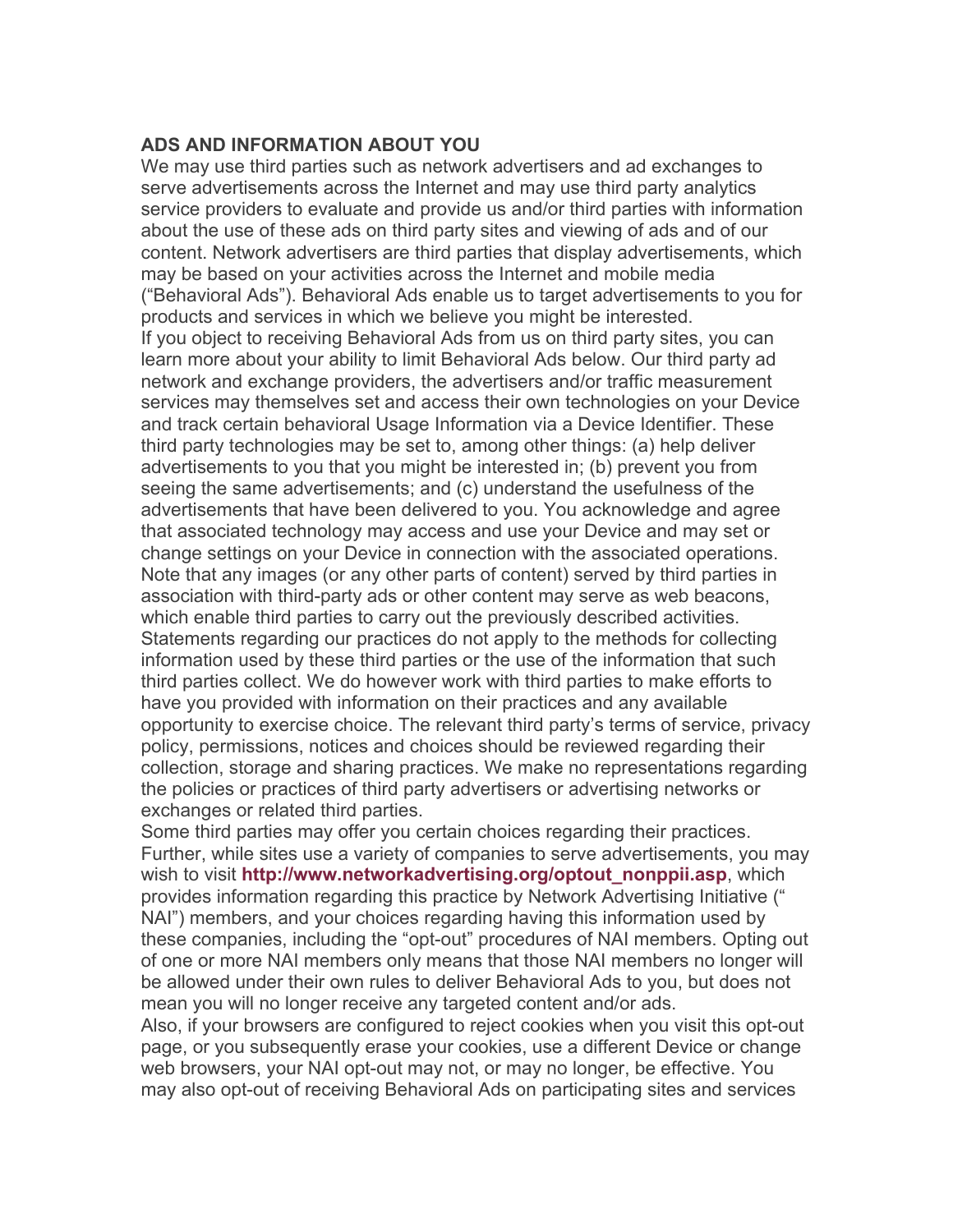by visiting the Digital Advertising Alliance ("DAA") website

at **http://www.aboutads.info/choices/#completed**. Similar limitations may apply to the DAA opt-out.

We are not responsible for effectiveness of or compliance with any third parties' opt-out options or programs.

Additionally, when you make a purchase or attempt to make a purchase through the Site, we collect certain information from you, including your name, billing address, shipping address, payment information (including credit card numbers, email address, and phone number). We refer to this information as "Order Information."

When we talk about "Personal Information" in this Privacy Policy, we are talking both about Device Information and Order Information.

## **HOW DO WE USE YOUR PERSONAL INFORMATION?**

We use the Order Information that we collect generally to fulfill any orders placed through the Site (including processing your payment information, arranging for shipping, and providing you with invoices and/or order confirmations).

Additionally, we use this Order Information to: Communicate with you; Screen our orders for potential risk or fraud; and when in line with the preferences you have shared with us, provide you with information or advertising relating to our products or services.

We use the Device Information that we collect to help us screen for potential risk and fraud (in particular, your IP address), and more generally to improve and optimize our Site (for example, by generating analytics about how our customers browse and interact with the Site, and to assess the success of our marketing and advertising campaigns).

#### **SHARING YOUR PERSONAL INFORMATION**

We share your Personal Information with third parties to help us use your Personal Information, as described above. For example, we use Woocommerce to power our online store–you can read more about how Woocommerceuses your Personal Information here: **https://woocommerce.com/data-protectionpolicy/.** We also use Google Analytics to help us understand how our customers use the Site – you can read more about how Google uses your Personal Information here: **https://www.google.com/intl/en/policies/privacy/**. You can also opt-out of Google Analytics

#### here: **https://tools.google.com/dlpage/gaoptout**.

Finally, we may also share your Personal Information to comply with applicable laws and regulations, to respond to a subpoena, search warrant or other lawful request for information we receive, or to otherwise protect our rights. As described above, we use your Personal Information to provide you with targeted advertisements or marketing communications we believe may be of interest to you. For more information about how targeted advertising works, you can visit the Network Advertising Initiative's ("NAI") educational page at **http://www.networkadvertising.org/understanding-onlineadvertising/how-does-it-work**.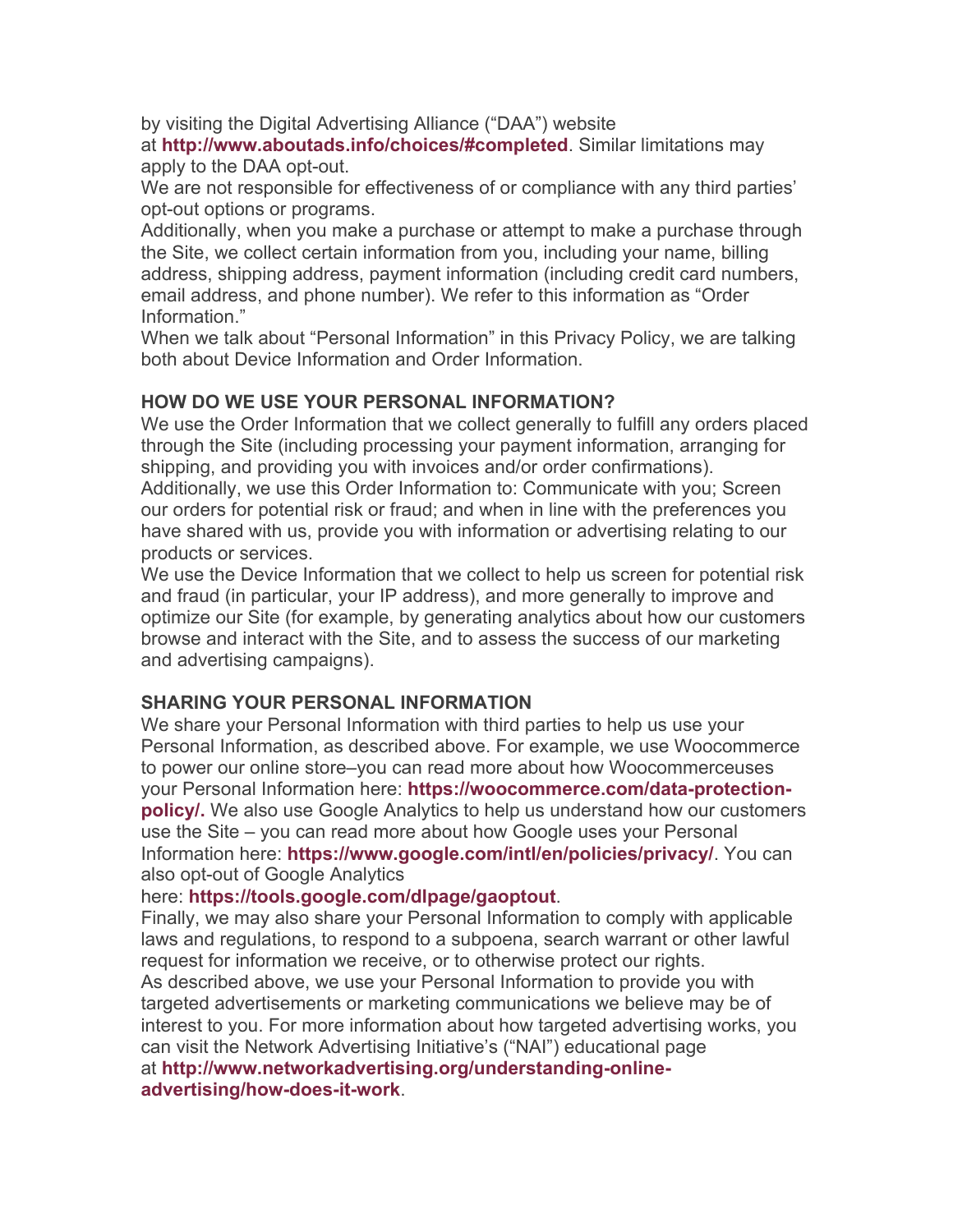Additionally, you can opt out of some of these services by visiting the Digital Advertising Alliance's opt-out portal as previously mentioned above at: **http://optout.aboutads.info/**.

### **DO NOT TRACK**

Please note that we do not alter our Site's data collection and use practices when we see a Do Not Track signal from your browser.

### **YOUR RIGHTS**

If you are a European resident, you have the right to access personal information we hold about you and to ask that your personal information be corrected, updated, or deleted. If you would like to exercise this right, please contact us through the contact information below.

Additionally, if you are a European resident we note that we are processing your information in order to fulfill contracts we might have with you (for example if you make an order through the Site), or otherwise to pursue our legitimate business interests listed above. Additionally, please note that your information will be transferred outside of Europe, including to Canada and the United States.

### **DATA RETENTION**

When you place an order through the Site, we will maintain your Order Information for our records unless and until you ask us to delete this information.

### **CHANGES**

We may update this privacy policy from time to time in order to reflect, for example, changes to our practices or for other operational, legal or regulatory reasons.

## **OUR COMMITMENT TO DATA SECURITY**

To prevent unauthorized access, maintain data accuracy, and ensure the correct use of information, we have put in place appropriate physical, electronic, and managerial procedures to safeguard and secure the information we collect online.

### **HOW YOU CAN ACCESS OR CORRECT YOUR INFORMATION ON THE SITE**

You can access all your personally identifiable information that we collect online and maintain on the **My Account page**. We use this procedure to better safeguard your information.

You can also correct errors in your personal information on the **My Account page** page or by emailing us at **adapt@higherevolutionfitness.com** .

To protect your privacy and security, we will also take reasonable steps to verify your identity before granting access or making corrections.

# **CONTACT US**